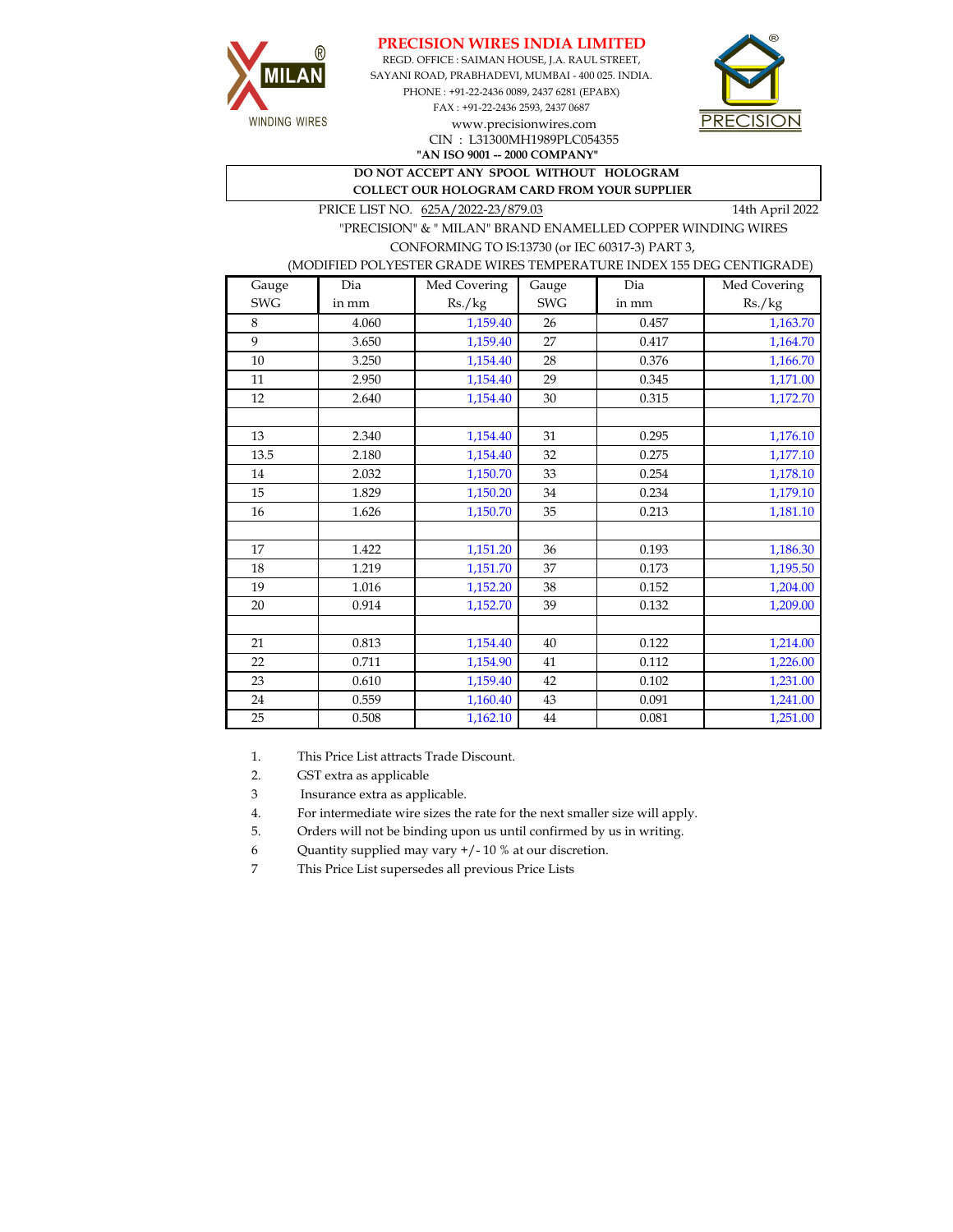



CIN : L31300MH1989PLC054355 SAYANI ROAD, PRABHADEVI, MUMBAI - 400 025. INDIA. PHONE : +91-22-2436 0089, 2437 6281 (EPABX) FAX : +91-22-2436 2593, 2437 0687 **"AN ISO 9001 -- 2000 COMPANY"** www.precisionwires.com REGD. OFFICE : SAIMAN HOUSE, J.A. RAUL STREET,



**DO NOT ACCEPT ANY SPOOL WITHOUT HOLOGRAM COLLECT OUR HOLOGRAM CARD FROM YOUR SUPPLIER** 

PRICE LIST NO. 625B/2022-23/879.03 14th April 2022

 "PRECISION" & " MILAN" BRAND ENAMELLED COPPER WINDING WIRES CONFORMING TO IS:13730 PART 13, ( IEC 60317-13)

(DUAL COATED WIRES CLASS H+ WIRES TEMPERATURE INDEX 200 DEG CENTIGRADE)

| Gauge           | Dia   | Med Covering | Gauge      | Dia   | Med Covering |
|-----------------|-------|--------------|------------|-------|--------------|
| <b>SWG</b>      | in mm | Rs./kg       | <b>SWG</b> | in mm | Rs./kg       |
| 8               | 4.060 | 1,184.20     | 26         | 0.457 | 1,185.90     |
| 9               | 3.650 | 1,184.20     | 27         | 0.417 | 1,187.40     |
| $10\,$          | 3.250 | 1,181.20     | 28         | 0.376 | 1,188.90     |
| 11              | 2.950 | 1,181.20     | 29         | 0.345 | 1,192.40     |
| $\overline{12}$ | 2.640 | 1,181.20     | 30         | 0.315 | 1,193.40     |
|                 |       |              |            |       |              |
| 13              | 2.340 | 1,181.20     | 31         | 0.295 | 1,196.30     |
| 13.5            | 2.180 | 1,181.20     | 32         | 0.275 | 1,197.30     |
| 14              | 2.032 | 1,176.70     | 33         | 0.254 | 1,198.30     |
| 15              | 1.829 | 1,176.20     | 34         | 0.234 | 1,199.30     |
| 16              | 1.626 | 1,176.70     | 35         | 0.213 | 1,201.30     |
|                 |       |              |            |       |              |
| 17              | 1.422 | 1,177.20     | 36         | 0.193 | 1,205.80     |
| 18              | 1.219 | 1,177.70     | 37         | 0.173 | 1,212.80     |
| 19              | 1.016 | 1,178.20     | 38         | 0.152 | 1,221.30     |
| 20              | 0.914 | 1,178.70     | 39         | 0.132 | 1,226.30     |
|                 |       |              |            |       |              |
| 21              | 0.813 | 1,180.40     | 40         | 0.122 | 1,231.30     |
| 22              | 0.711 | 1,180.90     | 41         | 0.112 | 1,243.30     |
| 23              | 0.610 | 1,182.90     | 42         | 0.102 | 1,251.30     |
| 24              | 0.559 | 1,183.90     | 43         | 0.091 | 1,258.30     |
| 25              | 0.508 | 1,184.90     | 44         | 0.081 | 1,268.30     |

1. This Price List attracts Trade Discount.

2. GST extra as applicable

3 Insurance extra as applicable.

4. For intermediate wire sizes the rate for the next smaller size will apply

5. Orders will not be binding upon us until confirmed by us in writing.

6. Quantity supplied may vary + /- 10% at our discretion.

7 This Price List supersedes all previous Price Lists



**PRECISION WIRES INDIA LIMITED**

REGD. OFFICE : SAIMAN HOUSE, J.A. RAUL STREET, SAYANI ROAD, PRABHADEVI, MUMBAI - 400 025. INDIA. PHONE : +91-22-2436 0089, 2437 6281 (EPABX)

FAX : +91-22-2436 2593, 2437 0687

www.precisionwires.com CIN : L31300MH1989PLC054355 **"AN ISO 9001 -- 2000 COMPANY"**

**DO NOT ACCEPT ANY SPOOL WITHOUT HOLOGRAM COLLECT OUR HOLOGRAM CARD FROM YOUR SUPPLIER** 



PRICE LIST NO. 625C/2022-23/879.03 14th April 2022

'PRECISION' & 'MILAN' SUBMERSIBLE WINDING WIRES OF COPPER (POLY + BOPP)